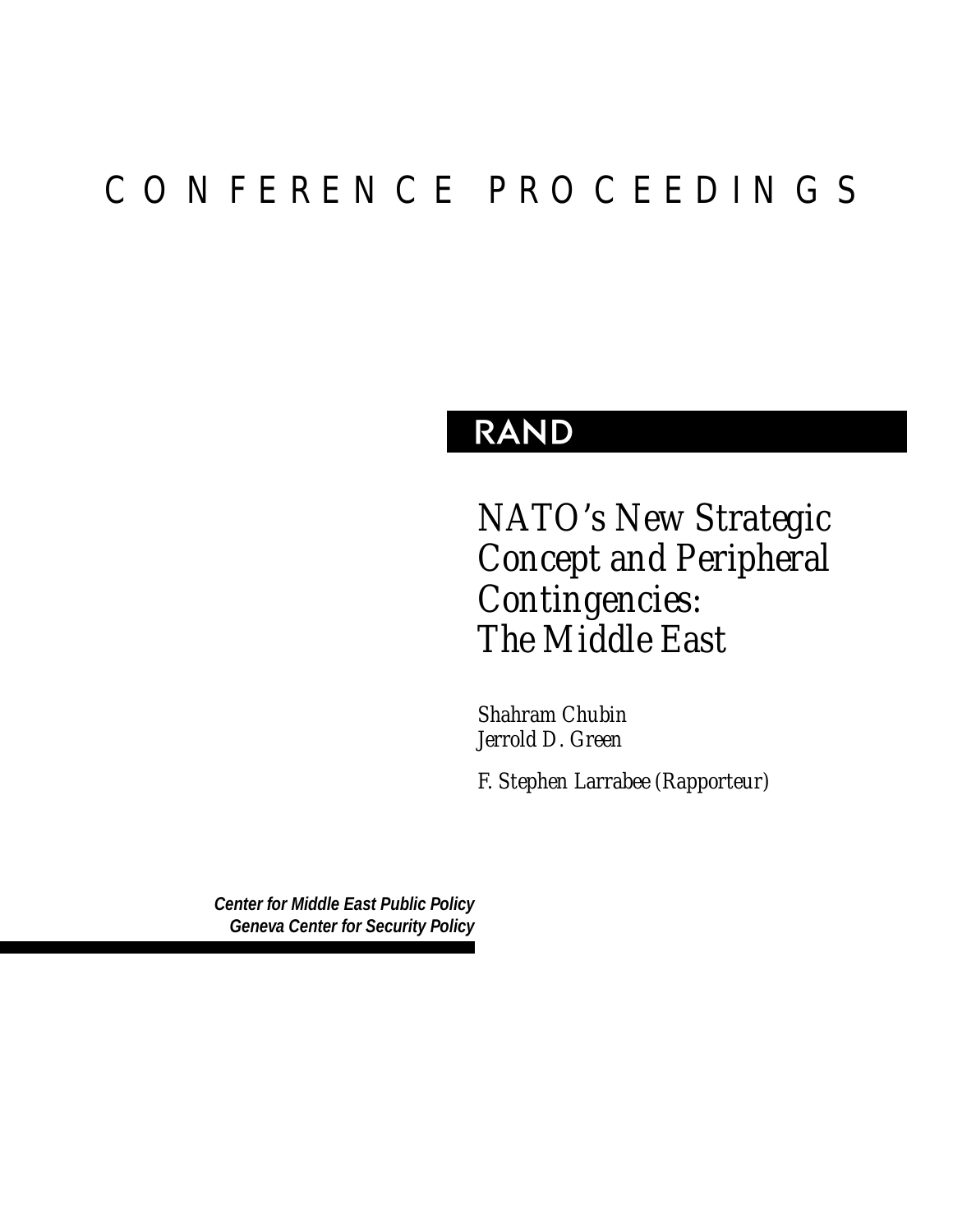### **RAND/GCSP WORKSHOP ON "NATO'S NEW STRATEGIC CONCEPT AND PERIPHERAL CONTINGENCIES: THE MIDDLE EAST"**

On July 15-16, 1999, the Center for Middle East Public Policy (CMEPP) at RAND and the Geneva Center for Security Policy (GCSP) held a joint workshop on "NATO's New Strategic Concept and Peripheral Contingencies: The Middle East." The workshop was attended by some 25 government and non-government specialists from the United States and Europe and focused on U.S. and European attitudes and policy beyond Europe, especially in the Middle East and Gulf. In particular, the workshop sought to explore four critical issues:

What are the implications of NATO's Strategic Concept for operations beyond Europe?

What capabilities are the U.S. and Europe developing to deal with new risks and contingencies beyond NATO's borders?

To what extent are American and European policies and approaches to the use of force beyond NATO's borders convergent? To what extent are they divergent?

What are the implications of these divergencies for U.S.-European relations? How can the divergencies be reduced?

This report summarizes key issues discussed at the conference. It is organized around several broad themes that emerged in the conference discussions: (1) NATO's Role in Operations Beyond its Borders; (2) European Capabilities; and (3) Western Policy toward the Middle East and Gulf.

#### **NATO'S ROLE IN OPERATIONS BEYOND ITS BORDERS**

One of the central themes at the workshop was what NATO's role should be in contingencies beyond its borders and what type of military capabilities NATO needed to carry out its missions. The majority of participants agreed that NATO had evolved considerably since the end of the Cold War. The debate about whether NATO should go "out of area" was clearly over. NATO's involvement in the Bosnia conflict had made clear that developments beyond NATO's borders could significantly affect the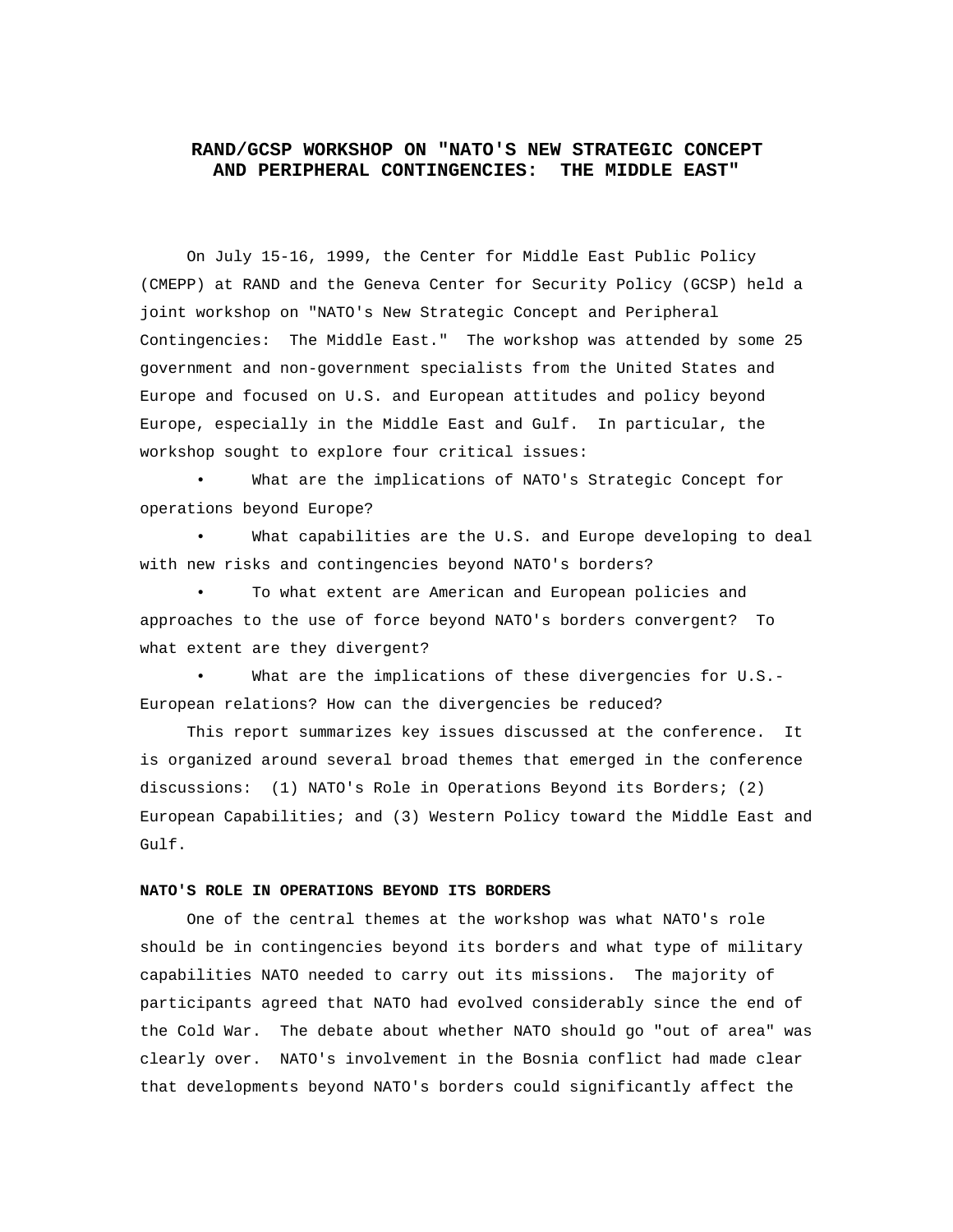security interests of NATO members even if they did not involve a direct attack on any NATO member. With the demise of the Soviet Union there was now no serious direct threat to NATO territory (with the possible exception of Turkey).<sup>1</sup> As a result, NATO was increasingly focused on crisis management and so-called "non-Article V threats"--that is, threats that did not involve a direct attack on NATO territory. These new threats--or "risks"--were officially recognized in the new Strategic Concept adopted at the Washington Summit in April 1999. Most of these threats were beyond NATO's borders. Yet there was no clear consensus within NATO on how far NATO's geographic scope should extend. Most European participants at the workshop felt that NATO should remain focused on Europe and its periphery and argued against any effort to develop a "global NATO." For most, Europe included the Balkans and parts of the Mediterranean. But it did not include the Middle East or Gulf (though most participants accepted that Europe certainly had important interests in both regions).

American participants tended to take a more expansive view of NATO's role, pointing in particular to the threats from beyond Europe's borders, especially the potential threat from weapons of mass destruction (WMD). Several noted that it made little sense for NATO to have forces that were configured to protect territory that was no longer threatened. NATO, they argued, needed to develop better capabilities for power projection. This, rather than defense of national territory, should be NATO's main priority in the decade ahead.

Several Americans pointed to the growing gap between the U.S. and Europe in terms of capabilities to project power. In the last decade, the U.S. had made advances in several important areas:

- Incorporating modern technologies, especially information technologies, into its forces.
- Developing the operational doctrine to exploit the advantages technology provides on the battlefield.

\_\_\_\_\_\_\_\_\_\_\_\_

<sup>1</sup>Turkey's role was a subject of considerable discussion and emerged as a key theme at the workshop. See Section III.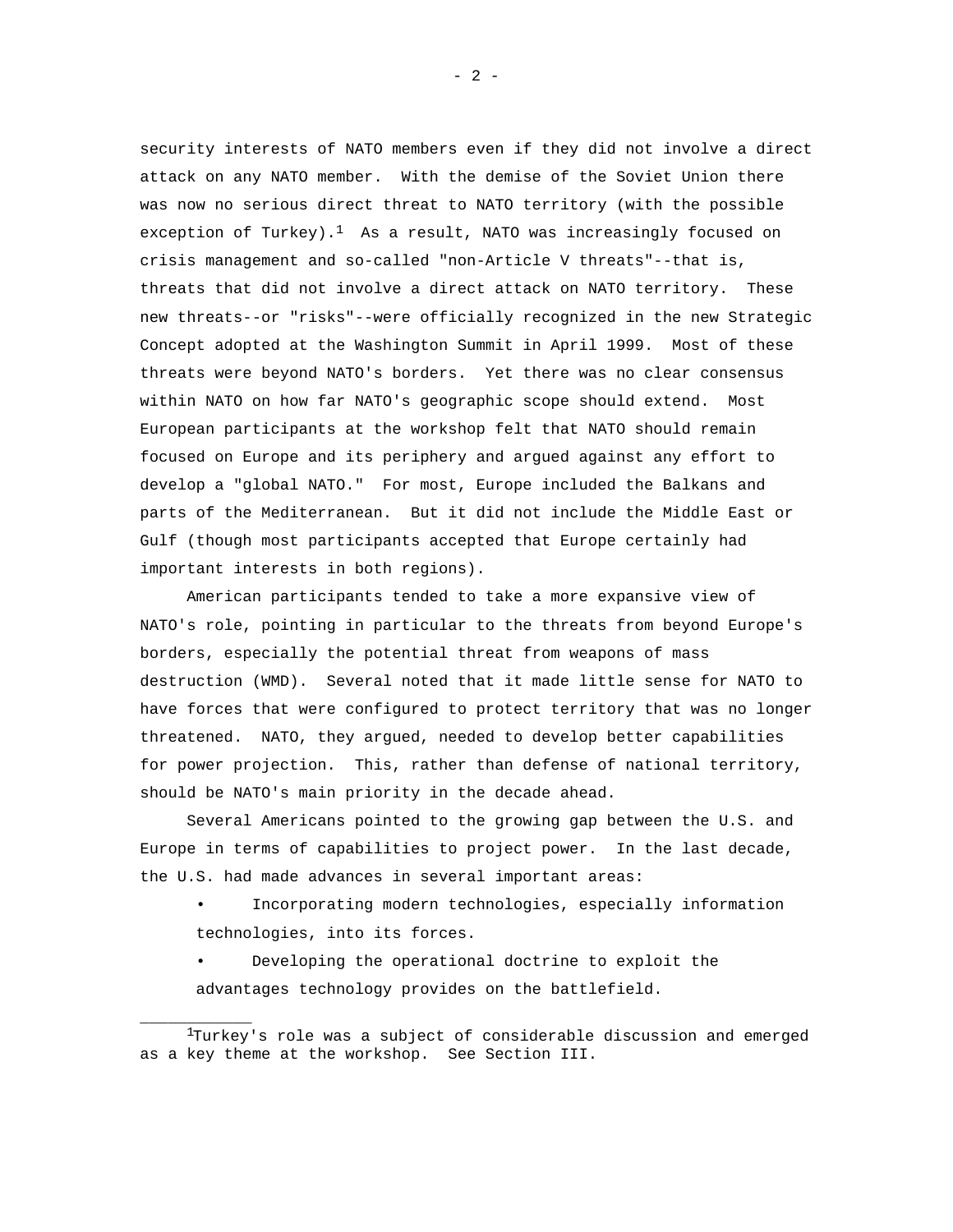Recruiting, training, and retaining personnel with a mix of technical skills needed to prosecute a campaign that includes a sophisticated application of technology.

There was a danger, one American participant argued, that the U.S. might draw the wrong conclusions from these developments. The attitude in some parts of the U.S. military was: "If the Europeans want to keep up with the U.S., fine, but the U.S. should not slow down its advances in these critical areas to accommodate the Europeans." This was not, he stressed, the attitude of the U.S. government. Key leaders in the White House and the Pentagon recognize that the political imperatives for operating in a coalition will overwhelm the concerns of military efficiency. (Kosovo provided a good example.) However, they are concerned about the growing gap in U.S. and allied capabilities, which could inhibit the ability of the U.S. and its allies to conduct joint operations, especially in areas beyond NATO's borders.

This concern about the growing "capabilities gap" between the U.S. and its European allies was one of the prime drivers behind the Defense Capabilities Initiative (DCI), adopted at the Washington Summit. The DCI was designed to bring about qualitative improvements in key areas such as mobility, sustainability,  $C^3I$ . It puts emphasis on improving the ability to deploy and sustain forces beyond NATO's borders. In Washington's view, the European militaries are still focused on defending borders that are no longer threatened. As a result, much of allied defense investment is wasted or misplaced. Some allies, particularly Britain and France (and to a lesser extent Italy and the Netherlands), have begun to restructure their forces to put greater emphasis on power projection. But most allies, especially Germany, have not yet really made the transition.

Among the most critical areas where improvements in European forces are needed are:

Lift, especially sealift. Most attention is on airlift but prompt access to sealift is also important.

• **Support.** Most European units are badly configured to support power projection.

• **Air Force equipment and training.** Most emphasis is on air

- 3 -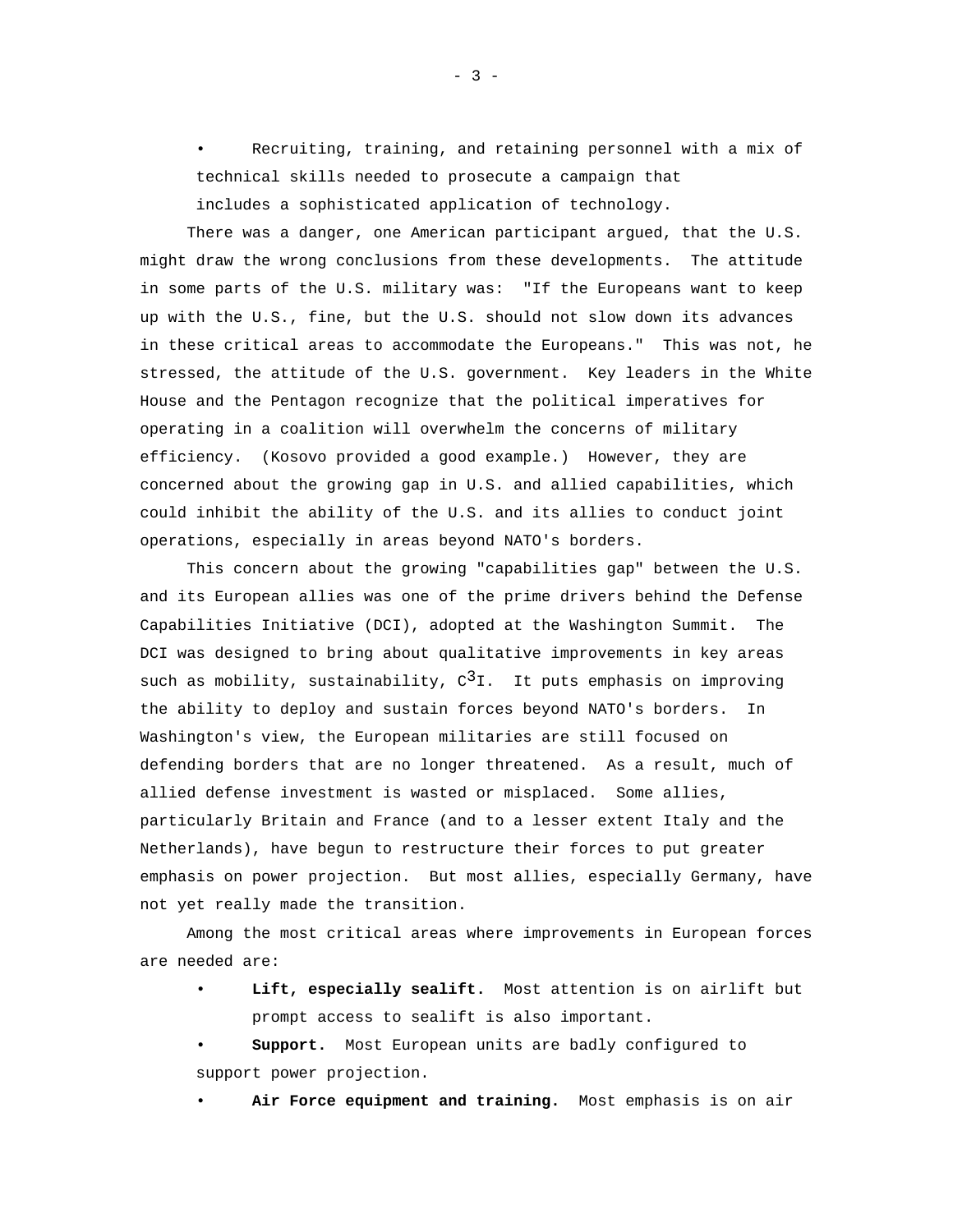defense aircraft but what is needed is more attention to air-to-ground attack.

• **Munitions.** More emphasis needs to be put on precisionguided munitions.

• **Information technologies.** The U.S. is incorporating advanced information technologies into its weapons systems. The pace at which U.S. forces will soon be able to

execute military operations could so outstrip that of the allies that integrated operations could soon become impossible.

• **Secure communications.** As communications equipment shifts from analog to digital, the problem of secure, interoperable communications becomes more solvable. The Alliance needs to ensure that the European allies procure such

communications.

Fire power. While some allied forces are acquiring the capability to project power, many of their forces don't have sufficient fire power to conduct serious warfare.

In the discussion, several Europeans cautioned against putting too much emphasis on the military dimension while ignoring the important political contribution that Europe was making to security. The Europeans, one suggested, tended to put more emphasis on political rather than military instruments. Concern was also expressed that the U.S. seemed to be increasingly inclined to unilateralism at the expense of reliance on multilateral institutions. Washington favored international law, one European participant noted, as long as it supported U.S. interests. But the U.S. tended to ignore international law when it ran counter to its national interests. Defending territory, he noted, was still important. It would be hard for the new members of NATO to get public support for NATO if NATO were seen to be an alliance only for power projection and did not concern itself with defending the territory of its members. Thus NATO had to find a balance between territorial defense and power projection.

Several Americans called attention to the impact of the capabilities gap in the American debate. Discontent, they argued, was

 $- 4 -$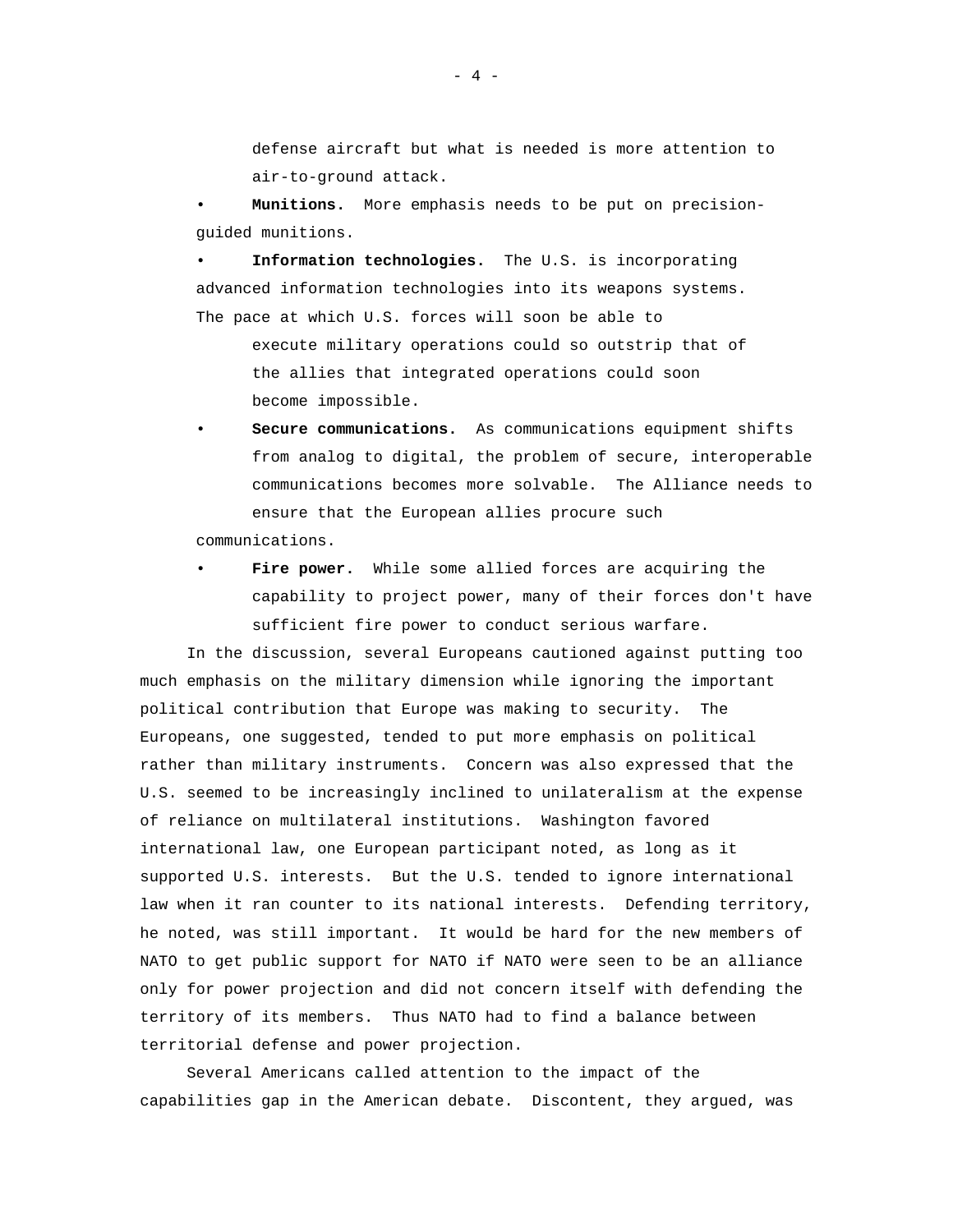growing within the U.S. Congress with the manpower-intensive European forces and the recent emphasis on peacekeeping. The expanded peacekeeping commitments were creating difficulties at a time when U.S. forces were being reduced. American forces were overstretched and this was having a strong impact on the readiness and military effectiveness of U.S. forces. As a result, burden-sharing was likely to become an increasingly important issue in the U.S. Congress in the coming years. Europe would have to contribute more forces not only for peacekeeping actions in Europe but also for contingencies beyond Europe's borders where common allied interests could be threatened, they argued. Otherwise there was a danger that support for NATO could gradually decline in the U.S.

At the same time, there was a danger of a new division of labor in which Europe looked after European security and the U.S. took care of the rest of the world. This view, one American argued, was superficially attractive, but dangerous. It could lead to growing unilateralism on the part of the U.S. It would also result in a gradual decrease in U.S. interest in Europe--Europe would be left more or less to fend for itself in strategic terms. Finally, and perhaps most important, it would inhibit the development of a broader and more balanced U.S.-European partnership, which was necessary to address the new challenges facing the U.S. and its allies in the coming decade.

Considerable attention was also devoted to the impact and implications of the Kosovo experience. The French experience was particularly interesting in this regard. According to one French participant, Kosovo had taught the French some important lessons. The French had always assumed that the Americans dominated the Alliance and that their view would prevail in any conflict in which NATO participated. However, in Kosovo, the U.S. was not always able to have its way. In a number of instances, the Europeans were able to influence important decisions about targets as well as strategy. Overall, there had proven to be far more checks and balances on the U.S. than the French had expected.

Some Europeans worried that the U.S. was being driven by technology to adopt a doctrine that might not be suitable for the type of conflicts

 $- 5 -$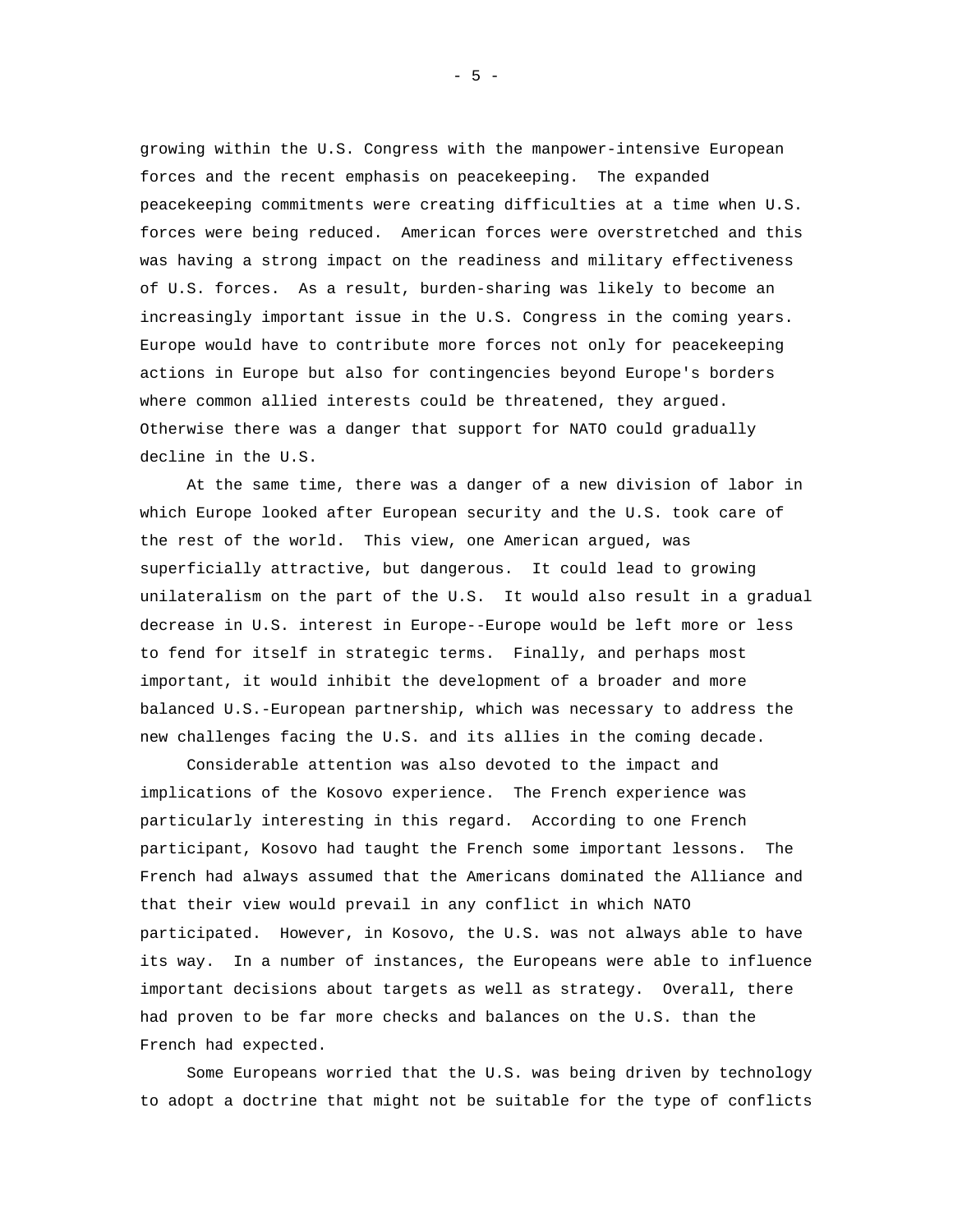NATO was likely to confront in the future. These conflicts were more likely to resemble those in Bosnia and Kosovo than the Gulf war. Thus there was a danger, as one participant put it, that NATO might develop the "wrong kit and doctrine."

Others suggested that the fact that it took NATO 78 days to defeat Serbia showed that NATO did not have the right forces and that it was incapable of making decisions in a timely fashion. There was a danger that the emphasis on air power and the unwillingness to take casualties, especially on the part of the United States, could lead some nations to conclude that the best defense was to develop weapons of mass destruction. It was noted, however, that this emphasis on "no casualties" was not just an American predisposition. Most European allies--Britain and France excepted--had also strongly opposed the use of ground troops.

Several participants warned against turning the effort to enhance Alliance military capabilities into a "beauty contest" in which European allies were ranked and their performance constantly compared with that of other members. This would be counterproductive. Individual allies had certain strengths. These strengths were often complementary. Thus all allies should not be expected to achieve the same capabilities at the same time.

Germany's transformation, it was generally agreed, was very important. Germany lagged behind Britain and France in reorienting its forces toward power projection. While efforts had been made to create a 50,000 man Rapid Reaction Force, the German forces were still primarily oriented toward the defense of national territory. In addition, there was a strong reluctance to abandon conscription. This strongly inhibited Germany's transformation.

Several participants, however, argued that Germany's record was better than many Americans suggested. The Germans had made considerable progress in recent years in participating in operations beyond NATO's borders--far more than one might expect. Germany, they contended, was on its way to becoming a "normal country." Moreover, it had initiated a new strategic review intended to reshape the Bundeswehr and bring it more in line with the defense establishments in France and Britain.

 $- 6 -$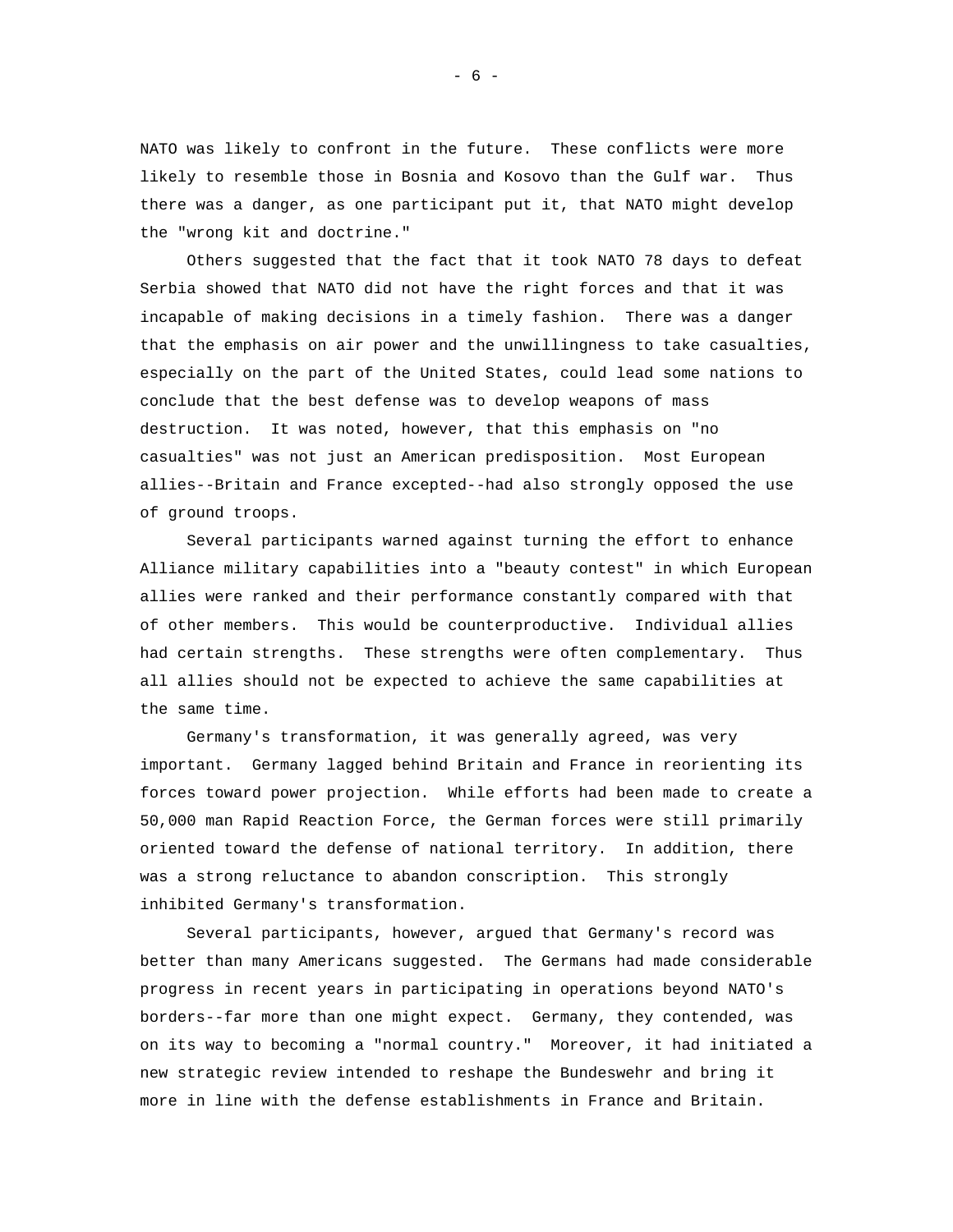There was a danger that the restructuring process would be primarily driven by budgetary concerns rather than strategic considerations. The projected budget cuts, one participant argued, would make rational defense planning in the coming years very difficult.

While participants disagreed about exactly what contingencies NATO should prepare for, there was general consensus that if military action were to be required in the Gulf or Middle East, this would most likely be carried out by a "coalition of the willing" of NATO members rather than NATO "as an institution." Nevertheless, NATO could serve as a forum for discussing these issues and trying to build an Alliance consensus even if NATO as an institution was unlikely to undertake military action in the Gulf or Middle East.

#### **EUROPEAN CAPABILITIES**

A second major theme at the workshop centered around European capabilities for power projection. European participants generally agreed that for Europe, the Kosovo conflict was a sobering experience. It underscored American quantitative and qualitative superiority in key areas of military power. Seventy-five percent of the aircraft and more than 4/5 of the ordnance released against Serbian targets were American. Under such circumstances, it was hardly surprising that U.S. influence on the strategic and operational aspects of the war was overwhelming. The lesson for the Europeans, one European participant emphasized, was clear: "No capability, no responsibility."

The gap between the U.S. and Europe is particularly glaring in several areas:

- Modern aircraft.
- Transport aircraft.
- Smart weapons.

At the same time, the Kosovo conflict demonstrated major discrepancies in the performance of individual European nations, with some clearly doing better than others. France, with around 9 percent of NATO's defense spending, generated 12.8 percent of strike sorties and 10.8 percent of all sorties.

- 7 -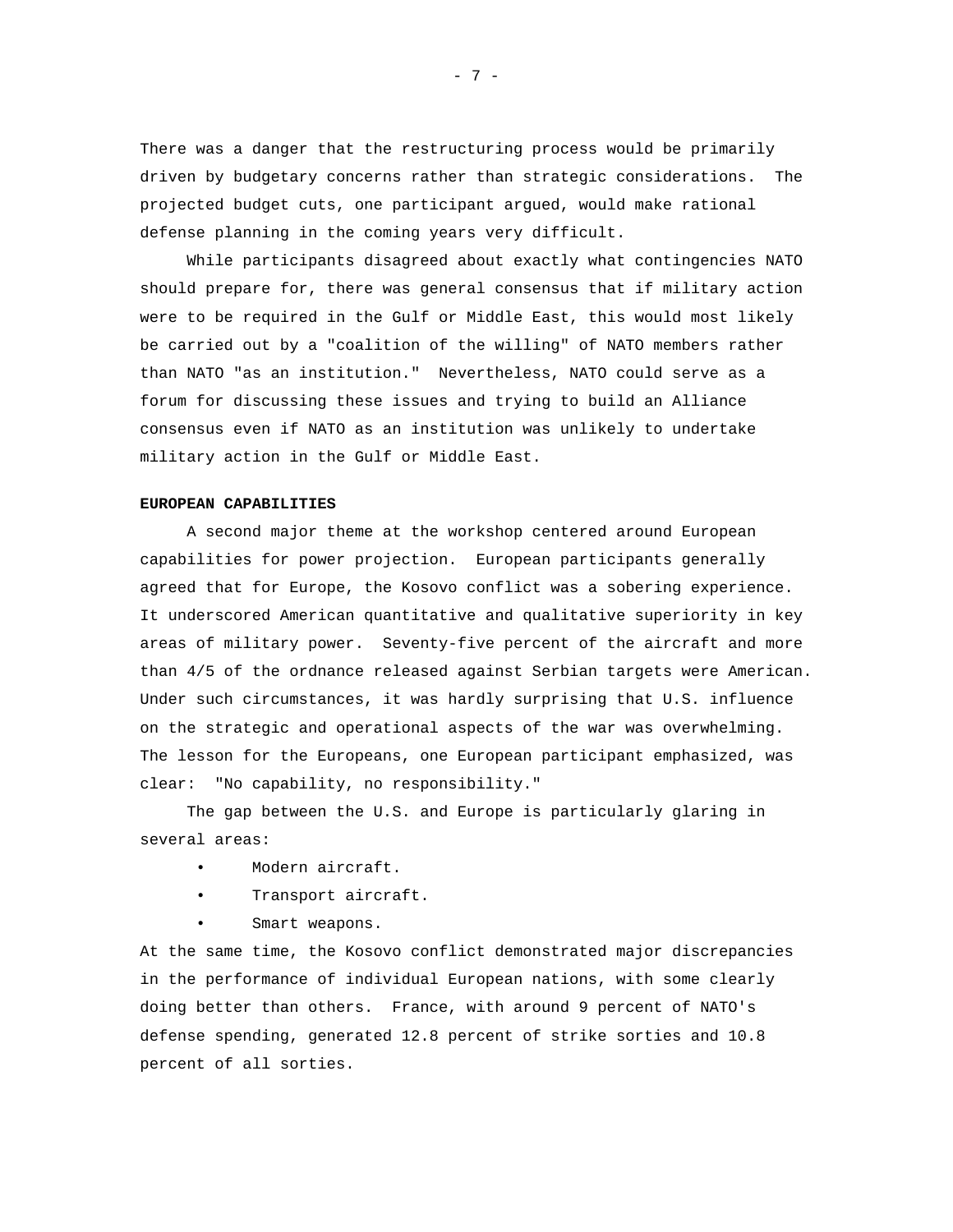These disparities, one European noted, are likely to increase. The European "Haves" will become increasingly proficient, while the "Have Nots" will become increasingly less capable. Moreover, the weaknesses demonstrated in Kosovo--especially in transport aircraft--would have been more glaring had the European allies had to conduct combat operations in the Gulf.

Several reasons for the European weaknesses were noted. First, despite considerable progress toward economic and political unity, in the defense area, Europe remains a collection of disparate and distinct national establishments. As a result, European nations still have different defense policies. This makes a coherent, unified "European" defense policy difficult.

However, the single most important cause of the massive discrepancy between the U.S. and European capabilities flows from European force structure policies and associated spending priorities. As one European put it, "The Europeans reign supreme in one area: that of unusable and ultimately unaffordable manpower." The European Union fields 1.9 million men in uniform while the U.S., which has global responsibilities, has 1.4 million men under arms. Because Europe spends so much on manpower, there is little money left for R & D, acquisition, and O & M. For instance, Germany, Greece, and Italy, which together field 800,000 military personnel (close to 60 percent of the U.S. total), spend 12 percent of what the U.S. does on procurement.

History also plays a role. The U.S. has always seen power projection as integral to defending its national interests. The oil shocks and the fall of the Shah of Iran at the end of the 1970s gave added impetus to the U.S. predisposition to invest heavily in power projection forces. As a result, the U.S. was in a relatively advantageous position to make the necessary adjustments at the end of the Cold War, whereas Europe was not. Moreover, several participants pointed out, Europe (Britain and France excepted) does not have a culture of force projection. Defense essentially means defense of national territory. Thus the restructuring of European forces for power projection requires an important political-psychological leap that many Europeans find difficult to make.

- 8 -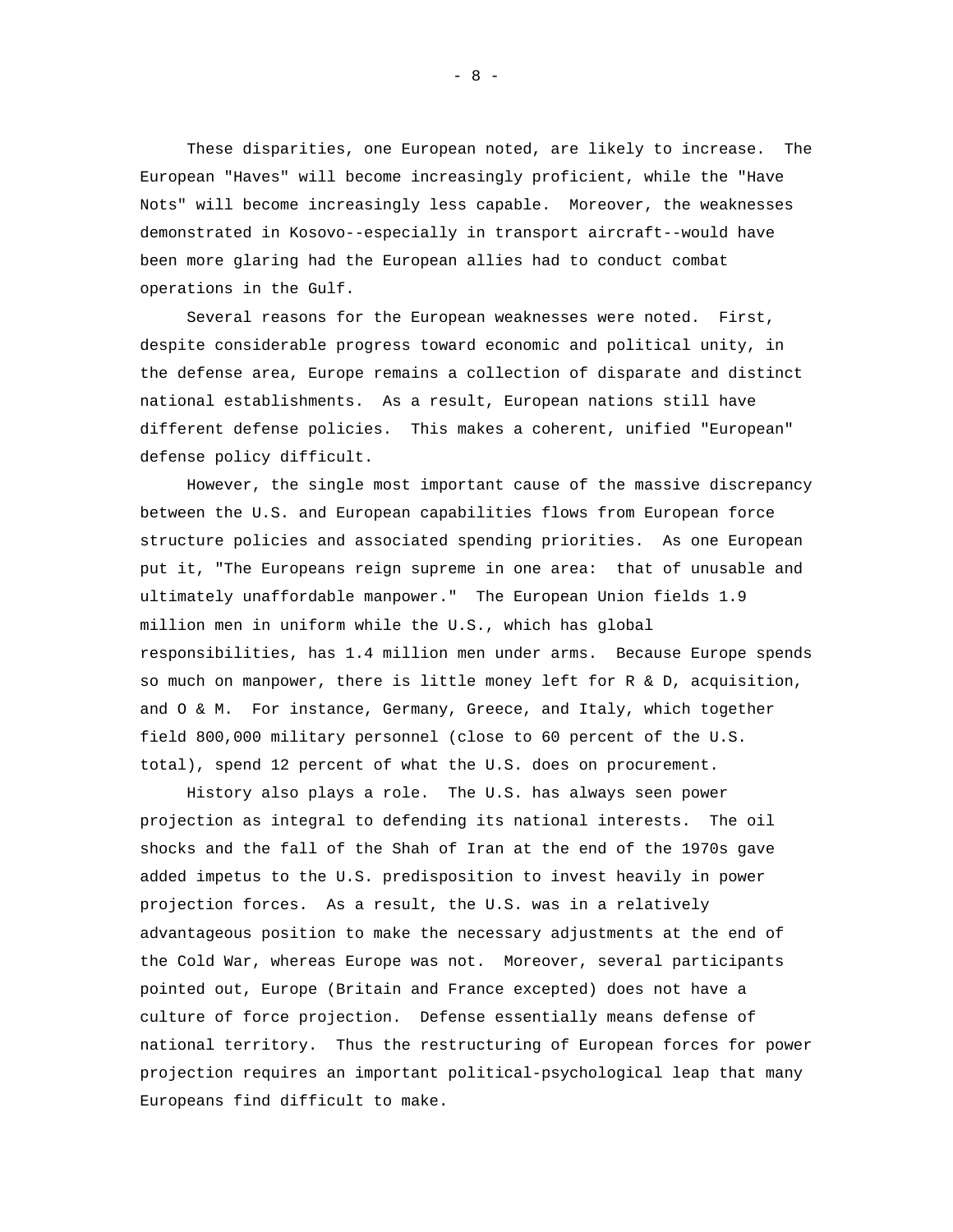The key problem is the fact that most European armies (Britain and Luxembourg excepted) rely on conscription. Conscription produces more manpower than is currently needed for the missions that NATO must carry out in today's--let alone tomorrow's--security environment. Consequently, Europe will have to move toward professional armies. France and Spain have already made the decision to professionalize their armies; pressure for the rest of NATO to do the same is likely to increase. However, developing a professional army is costly, especially in the initial phase. Hence, the movement to abolish conscription has been slow. As one European participant pointed out, at the rhetorical level, force projection is today generally recognized as a new priority but the practical consequences have yet to be drawn by many European countries.

In addition, in the initial phase after 1989, Europe tended to focus on "institutions rather than capabilities." However, this has recently begun to change. The French and British declaration at Saint Malo (December 1998) contained two important innovations:

• An emphasis on capabilities not identities or institutions.

• A stress on developing the defense capabilities of the European Union, including the absorption of the WEU.

These changes were endorsed at the Summit in Cologne on June 3-4.

The new emphasis on developing a European defense capability was sparked, an American participant suggested, by three developments in particular. First, the experience in Bosnia (and later in Kosovo), which underscored European military weakness. Second, the ambiguity of the American commitment to commit ground troops, first in Bosnia and later in Kosovo, which raised questions about how much longer Europe could depend on the United States. Third, Britain's strengthened commitment under Prime Minister Tony Blair to create a strong European identity, including in the defense field.

Developing these European capabilities, however, will not be easy. It will require three important changes:

- First, European nations must align their procurement systems and coordinate their defense spending.
- Second, they must re-examine current procurement plans

- 9 -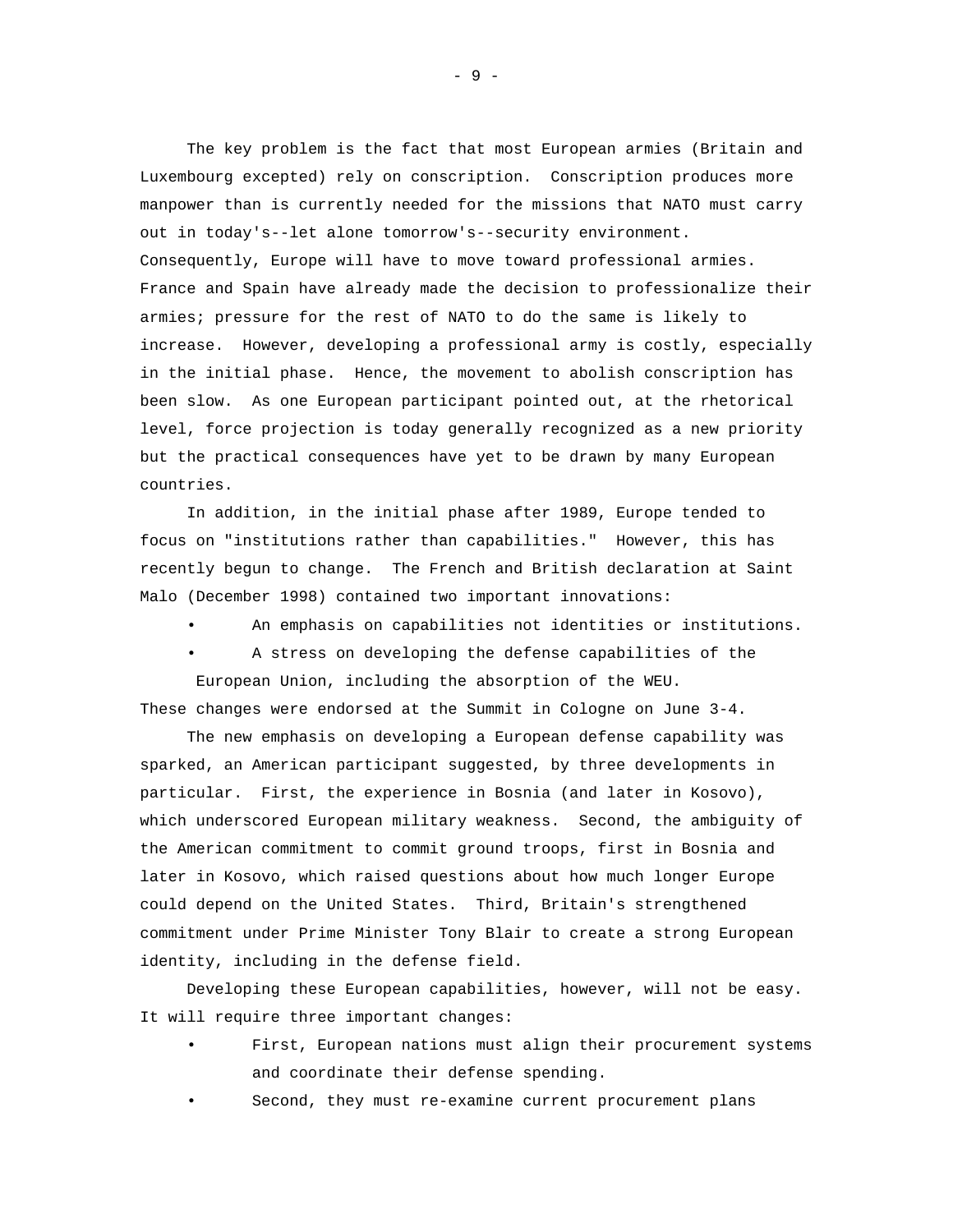and direct funds toward shortfalls revealed by the war in Kosovo.

Third, they must consolidate their defense industries. One way in which the Europeans could improve their defense capability, one European participant suggested, would be for the Europeans to establish "convergence criteria" in the defense field. This approach worked well in the case of the Euro and could be applied to the defense area. Such a European-wide initiative, he argued, would make it possible for individual states to undertake domestic reforms that would be politically difficult in a national context. France, Italy, or Germany could not have cleaned up their budgetary act by 1997 if it had not been for a European discipline leading to the Euro.

In the defense area, such criteria, it was suggested, could focus on two areas over a five- to ten-year period.

First, aligning military manpower as a share of overall population.

Second, a commitment to restructure defense spending so that the aggregate of R & D, acquisition, and O & M would reach the level of the British benchmark.

Such criteria would have two advantages. First, they would not force the EU to resolve theological issues about Article V (collective defense), since the force structures they would help generate would be compatible with the (WEU) Petersburg Tasks, to which the former neutrals (Sweden, Finland, Austria) have subscribed; second, they do not cover the same ground as NATO-style force planning and Defense Planning Questionnaires (DPQs).

There was general agreement that Europe also needs to rationalize and consolidate its defense industry. European protection of national industries reinforces an inherently inefficient industrial structure. In the end, one participant suggested, there should be four or five big European defense firms of about the same size as American prime defense contractors. In addition, a Euro-American negotiation would help to open up defense markets.

Some participants questioned the will of the Europeans to create these new capabilities at a time of declining European defense budgets.

 $- 10 -$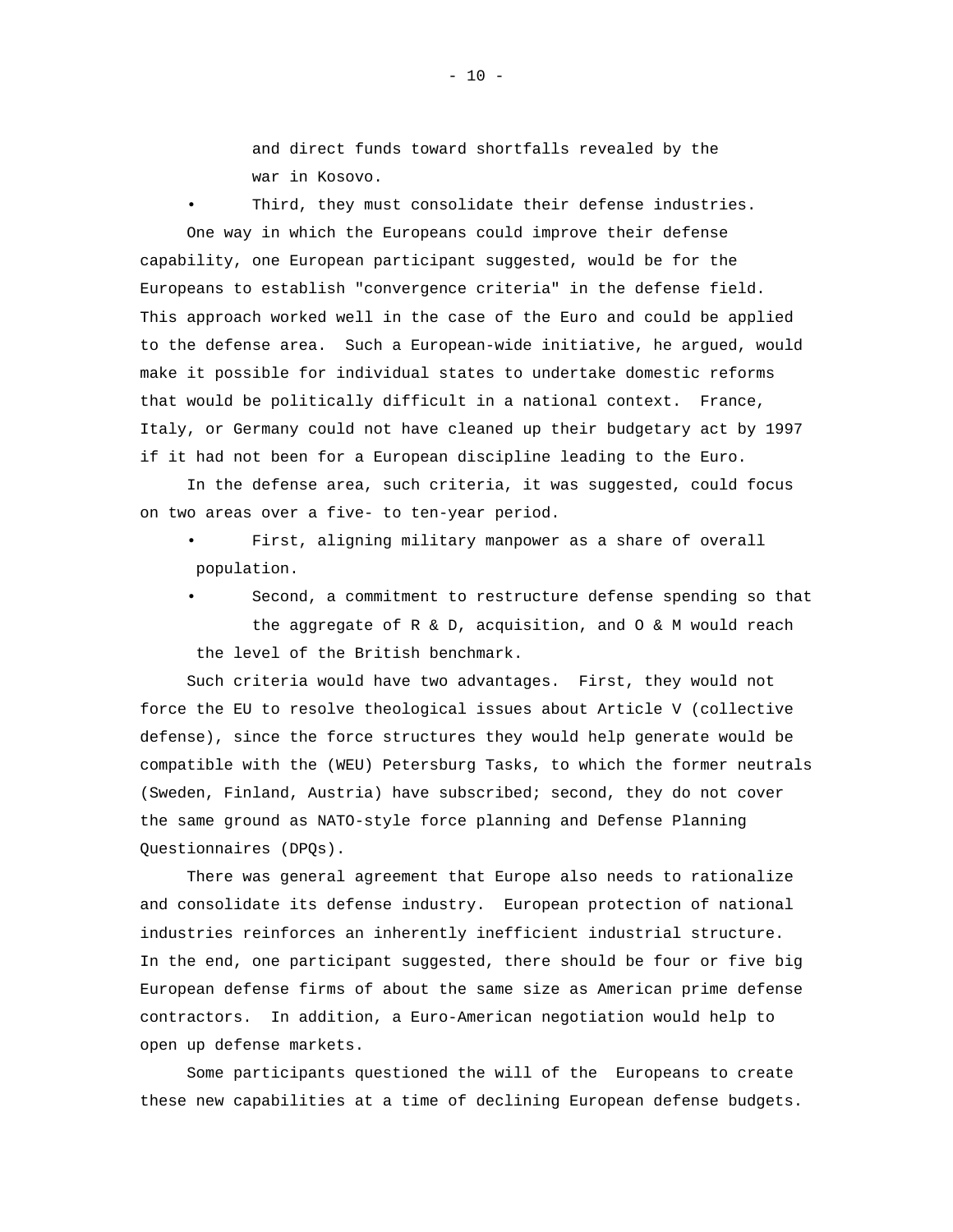This decline, many agreed, had to be halted if Europe was going to enhance its capabilities and make the needed transformation. The impact of projected budget cuts on the German Bundeswehr was particularly worrying. The projected cuts could lead to a reduction in the Bundeswehr's acquisition budget by one-third, one participant pointed out.

Some participants questioned why convergence criteria had to be undertaken within the framework of the EU. Would it not make sense, they asked, to establish a long-term defense program within NATO. The answer put forward by several Europeans was that convergence criteria were about reducing sovereignty. This could only be done within the framework of the EU, they argued.

Finally, in thinking about future force improvements, NATO members had to ask themselves, "Improvements to do what?" The capabilities needed to conduct an operation like Kosovo were quite different from those needed to conduct operations in the Gulf. The Tornado, one European participant pointed out, would not be very effective in the Gulf because it needs a large support package. Thus in considering what improvements they should invest in, NATO members had to consider what type of contingencies NATO was likely to face in the future.

Major differences between the U.S. and the European members of NATO about the use of force beyond Europe's borders emerged during the discussions. While many European countries have experience in participating in peacekeeping missions on a global scale, only Britain and France, one European participant argued, consider the projection of force beyond Europe a core task for their military. Clearly no European state could match the global reach of the U.S. European participation in operations beyond Europe would thus largely depend on the nature of the crisis. The main driving force for participation in such operations, he contended, was likely to be a desire to maintain Alliance cohesion and influence.

There was also a widespread feeling, especially among European participants, that in most cases NATO would need a UN mandate to operate beyond its borders. Kosovo had not, many argued, set a precedent. As one European participant put it, the notion that NATO or any group of

- 11 -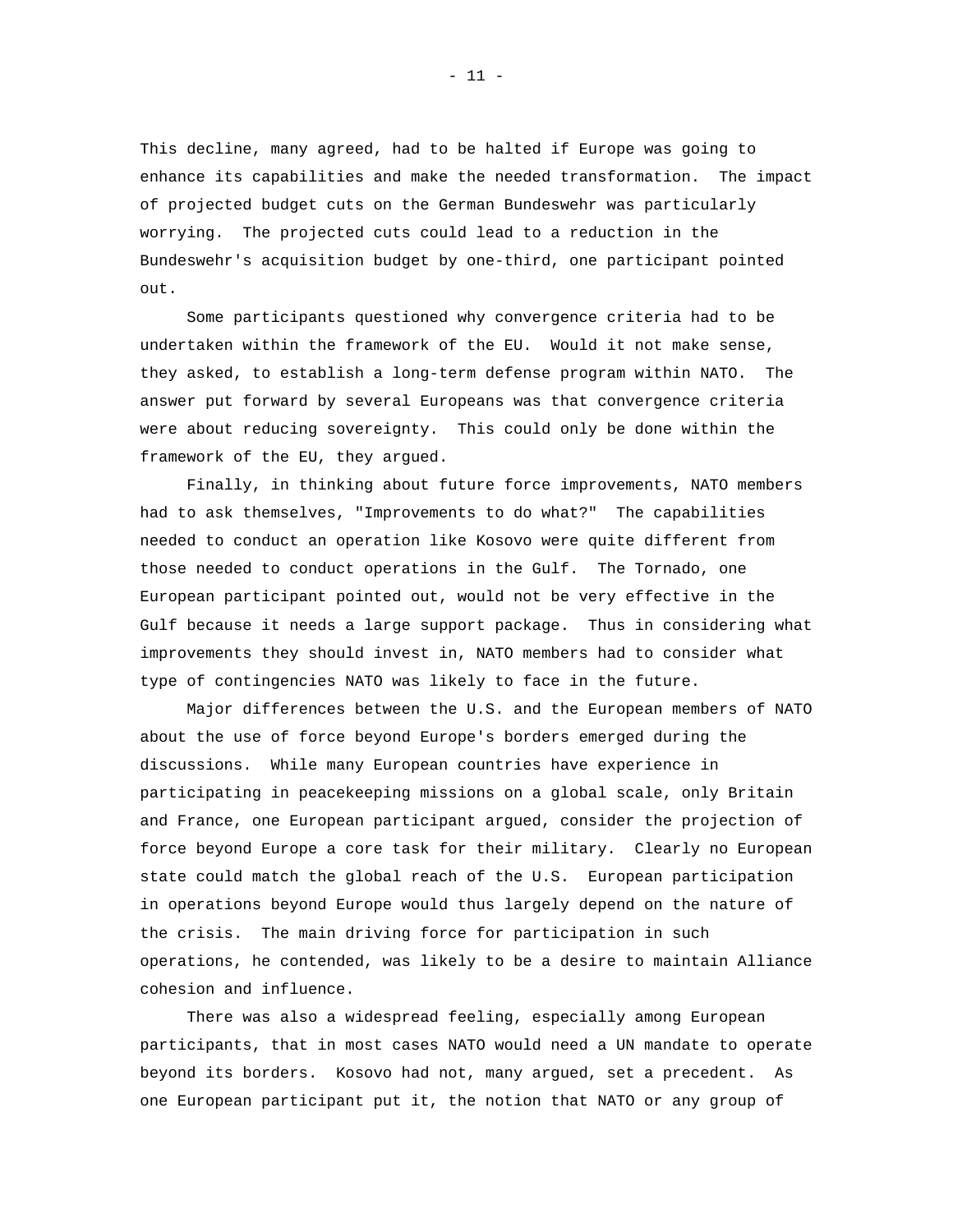democratic states could self-mandate intervention belonged "in the realm of propaganda, not international law."

#### **WESTERN POLICY TOWARD THE MIDDLE EAST AND GULF**

A third major theme in the discussions centered around Western policy toward the Middle East. On the European side, there were renewed calls--by now familiar--for a larger European role in the Middle East Peace Process. Europe, European participants argued, had important interests in the Middle East and it should be a "player not just a payer." Moreover, its policy was "more balanced" than U.S. policy, which was widely viewed by European participants as being one-sided and pro-Israeli. Few thought, however, that U.S. policy was likely to change in this regard. The U.S. saw the Middle East Peace Process largely as its "baby" and Washington would be reluctant to share significant influence with the Europeans.

Several participants noted, however, that it was not always clear what "European" policy in the Middle East was. A number of European countries had strong economic, political, and security interests in the region. When their leaders traveled to the Middle East, they represented national interests more than European interests. Thus if Europe was going to play a larger role in the Middle East, it would have to develop a more coherent "European" policy. Only then would it be able to exercise real influence and act as a counterweight to the United States.

The nature of the risks and threats to Western interests in the Middle East was the subject of considerable debate. One participant suggested that the threats to Western interests in the region were not military. The main threats, he argued, stemmed from demography and terrorism. Another participant contended, however, that the real threat was not terrorism but organized crime.

Several participants warned against concentrating too heavily on "soft security" issues. There were serious hard security issues in the region, most notably the nuclear issue. If the Europeans really wanted to help stabilize the Middle East they would have to address the proliferation issue.

- 12 -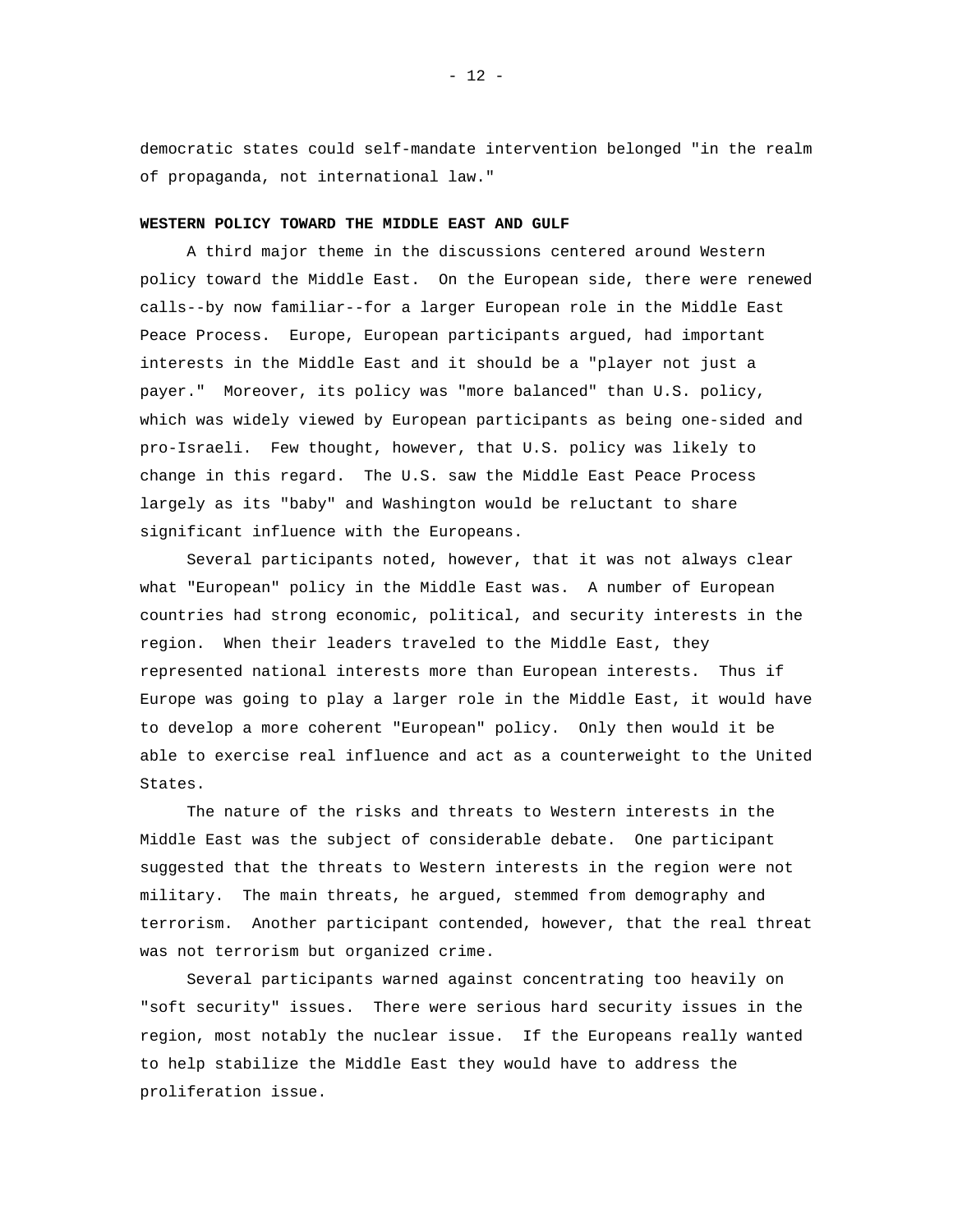At the same time, there was a strong sense, especially among European participants, that the resolution of the issues in the Middle East required a "global approach." The issues could not be resolved in isolation. As one European participant noted, it would not be possible to resolve the proliferation problem without a settlement of the Arab-Israeli conflict. Thus a global approach was necessary.

The issue of NATO's role in the Mediterranean provoked considerable controversy. But here, too, there was little consensus. One American argued that the concept of the Mediterranean as a distinct geo-political region made little sense; the Mediterranean was simply too diverse and the problems in the region were quite different. Other Europeans, however, argued that the Mediterranean did have an organic unity and that it should be approached on a global basis.

Many participants also expressed skepticism about the utility of NATO's Mediterranean Initiative, arguing that it was too selective and had little to offer the countries of the region. The EU, they suggested, was better placed to deal with the problems of the region since it had adopted a global approach and its initiative was more inclusive.

There was a general consensus that the situation in the Gulf was quite different from that in the Middle East. The West, one participant argued, had been involved in the Gulf for a long time. However, the prerequisites for stability in the Gulf did not exist. As a result, the demand for Western involvement, he argued, will persist for quite a while. NATO was involved in the region through Turkey. However, in contrast to the Middle East, where the U.S. was reluctant to see European involvement in the Arab-Israeli conflict, in the Gulf the U.S. welcomed European participation.

At the same time, doubt was expressed whether the U.S. presence in the Gulf could be sustained indefinitely. The "minimalist approach," one participant argued, did not really work. The U.S. presence bought time but it did not really address the problems of the region. The West needed some political initiative to complement military pressure. Arms sales and the U.S. military presence were not sufficient to provide stability.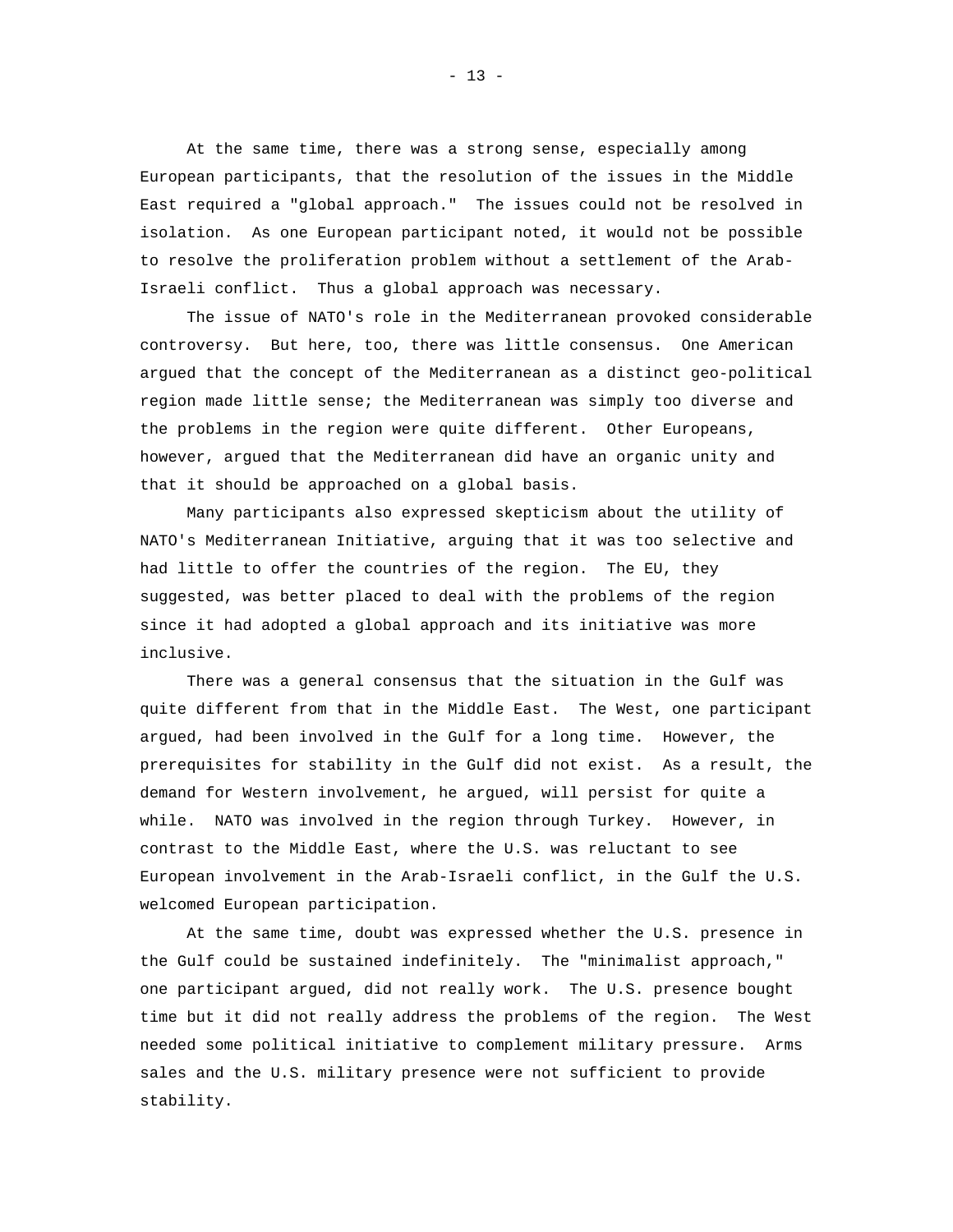Others were less convinced that Western involvement could solve the region's security problems. One participant argued that if the historical record demonstrated anything, it was the limitations on what outside powers could achieve in the region. Moreover, there were important differences between the U.S. and European approaches. The U.S. seemed to believe that stability in the region was possible, whereas the Europeans believed the region would remain volatile and that the best that could be done was to contain the conflicts, not end them.

The U.S. and Europe also perceived their interests differently. In the case of clear-cut aggression involving a threat to the supply of oil, the U.S. and some European countries might be willing to use force, as they had in the Gulf War in 1990-1991. However, as several participants noted, the problem was that most scenarios were likely to be far more ambiguous than was the case during the Gulf War. In such instances, it would be difficult to achieve a consensus to undertake joint action. Indeed, the type of clear-cut aggression that occurred during the Gulf War was probably the least likely scenario, several participants contended.

While there was considerable disagreement whether--and under what circumstances--the U.S. could expect help from Europe in any Gulf contingency, most participants agreed that NATO "as an institution" was unlikely to get involved in the Gulf. If joint action were undertaken, it would most likely be taken by a "coalition of the willing." As one participant put it, it was important "to distinguish between NATO and forces of NATO." Forces of NATO members might be used in the Gulf but any multilateral operation was unlikely to be a NATO-led operation.

A number of participants expressed skepticism about the prospects for regional arms control. As one participant noted, little arms control was actually taking place in the Gulf. What was occurring was not arms control but disarmament compelled by the international community. Others argued, however, that outside powers could play a role in nurturing arms control in the region.

Considerable attention was focused on Turkey's role. There was no clear consensus, however, whether Turkey's involvement in the Middle East was an asset or a liability. On the one hand, Turkey served as a

- 14 -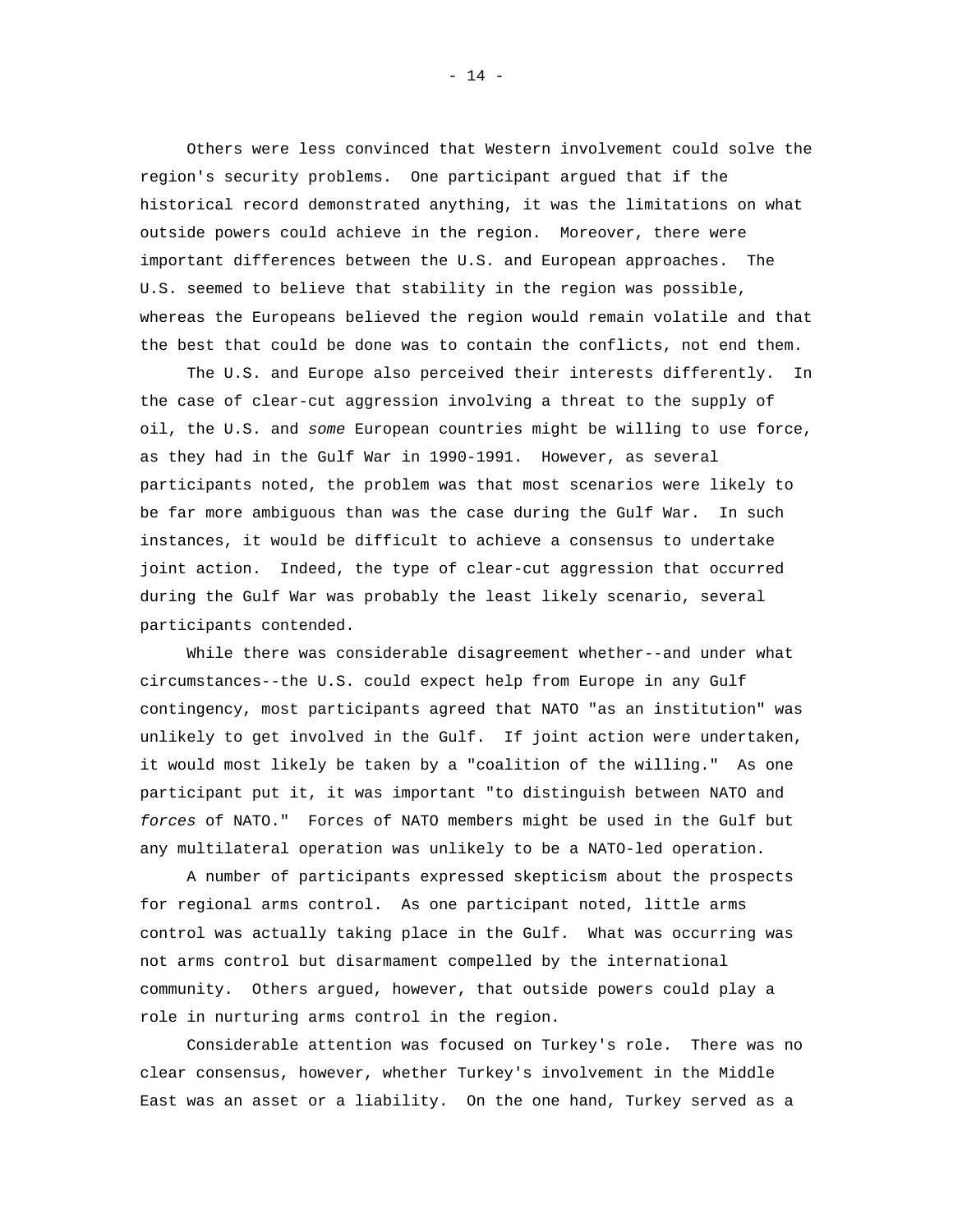potential bridge to the Muslim countries of the Middle East (though, one participant cautioned, there were clear limits to this role because as a former imperial power Turkey was mistrusted by many Arab countries). On the other hand, Turkey's growing involvement and exposure in the Middle East could involve NATO in potential conflicts in the Middle East in which it had little direct interest.

Several participants expressed concern that NATO might get dragged into a conflict in the Middle East if Turkey got into a "dust-up" with one of its Middle Eastern neighbors. Under such circumstances, Ankara might invoke Article V of the Washington Treaty (collective defense). While Article V was clearly conceived with the Soviet Union in mind not an attack by Syria or Iraq, the language in the treaty is rather general and does not specifically single out any particular aggressor. Thus Turkey could invoke Article V if it were attacked by one of its Middle Eastern neighbors.

Article V was a sensitive issue for Turkey, one participant noted. Turkey was unenthusiastic about NATO's recent emphasis on crisis management and non-Article V contingencies. It feared that the recent emphasis on "new missions" in the Strategic Concept could lead to a weakening of Article V and collective defense. These sensitivities had been evident during the Gulf War when some European countries, especially Germany, had initially hesitated to send reinforcements to defend Turkey against a possible attack from Iraq. This initial hesitancy had greatly angered Turkey and provoked some Turkish commentators to question the utility of Turkey's membership in NATO and the meaning of NATO's commitment under Article V. While these concerns had eventually been defused, the incident had left a bad aftertaste and had made Turkey highly sensitive regarding efforts to restrict the meaning of Article V.

Turkey's relations with Russia were another complicating factor. Russia, as a Russian participant emphasized, was increasingly concerned with the "threat from the South." By the threat from the South, Moscow had in mind a possible conflict with Turkey. This rivalry with Turkey had deep historical roots and had intensified since the end of the Cold War. Today Russia felt Turkey was seeking to expand its influence in

- 15 -